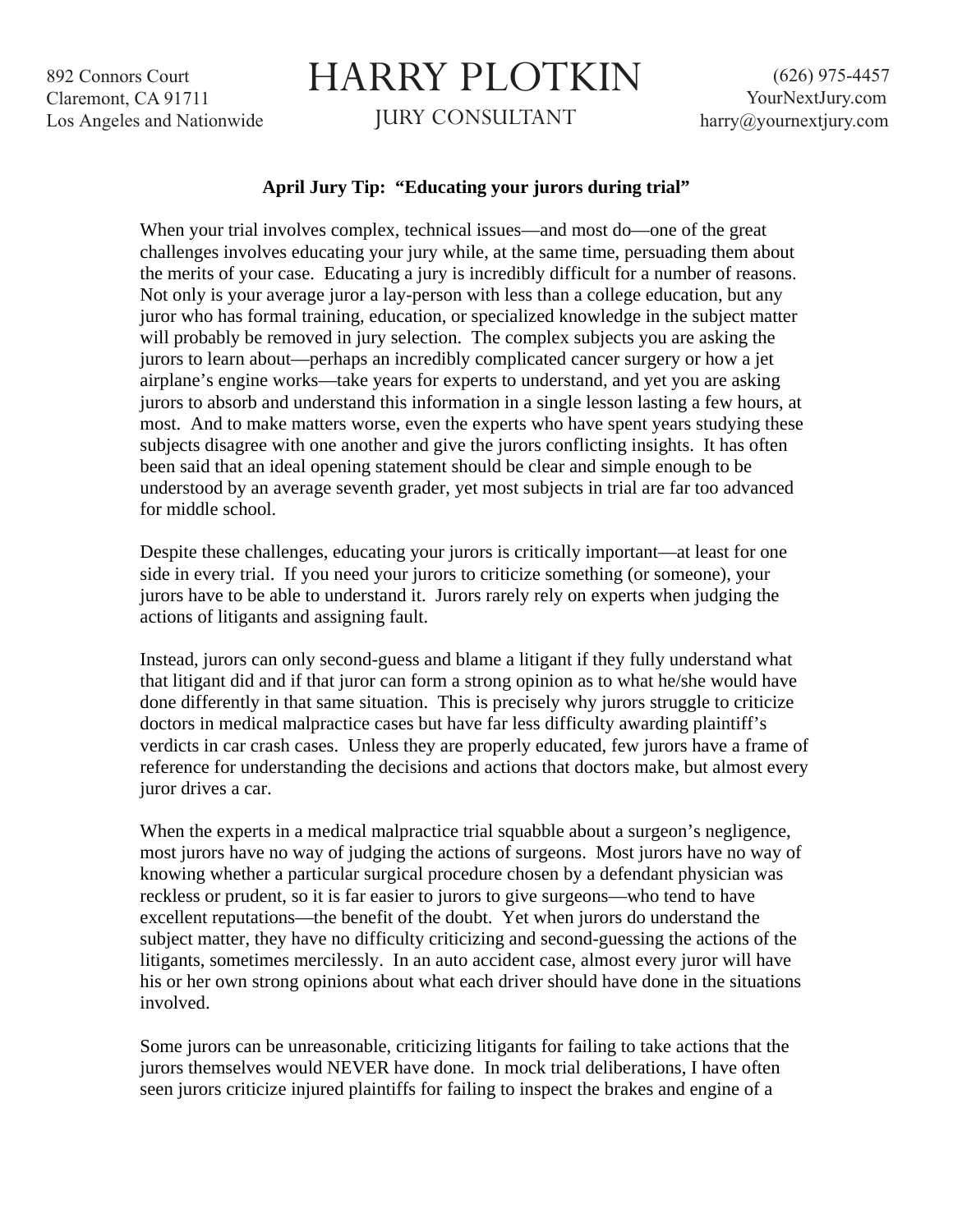defective rental car. What matters is not whether or not these jurors would have actually taken these steps, but whether or not they think they would have. Voir dire is your only chance to learn how your jurors believe they would have approached a similar situation, so make sure to question your jurors about how they have approached similar or parallel situations.

Educating your jurors may be harmful to your case when you are in a defensive position. If your client, plaintiff or defendant, is under attack and you need your jurors to give your client the benefit of the doubt instead of second-guessing, don't be afraid to keep the subject matter complicated, technical, and mysterious. Remember that only one side will benefit from giving the jurors a clear understanding of complex subject matter, so it may not be your job—or in your best interest—to spend your valuable court time educating your jury.

On the other hand, if you are on the offensive and need your jurors to second-guess a negligent defendant's actions—or the actions of a plaintiff responsible for his/her own harms, in full or comparatively—you need to make the subject matter clear and understandable to your jurors. This is never an easy task when your case involves complicated issues, and I cannot offer a one-size fits-all answer for how to teach rocket science or brain surgery to a jury in a four-week trial. I will, though, leave you with some general tips.

First, accept that you will probably never succeed in fully educating your jury. Remember that it took you months of study and close interaction with your experts to educate yourself on these topics; your jurors don't have that luxury, so never assume that they will understand the concepts and technical terms that you are now familiar with. Knowing this, limit your focus to the relevant parts of the subject matter. In a product liability case, your jurors don't need to know how the entire product works, just the part that failed (or the part that plaintiff may have misused).

Second, don't be shy about using every-day analogies to simplify concepts and, even more importantly, to help jurors relate complex concepts to familiar concepts they understand and deal with regularly. Few jurors, for example, understand what is involved in a complex due diligence process, but most can grasp the idea and responsibilities involved when it is compared to inspecting and test-driving a used car.

Third, if you find that the subject matter is too complicated to explain to a jury, consider focusing your criticisms away from the technical issues and onto simple issues that jurors can easily relate to and understand. In a medical malpractice case, you may find it is next-to-impossible to get your jurors to understand a complex disease and why a particular treatment may be inappropriate. Rather than second-guessing a doctor on the medical issues, you may want to criticize the doctor on common sense. Did the doctor ignore obvious symptoms? Did the doctor move too slowly, treating an obvious emergency like a non-emergency situation? Did the doctor take too many risks when the situation wasn't an emergency? Jurors may not understand complex medicine, but they are very comfortable at understanding how to react to a crisis or solving a problem.